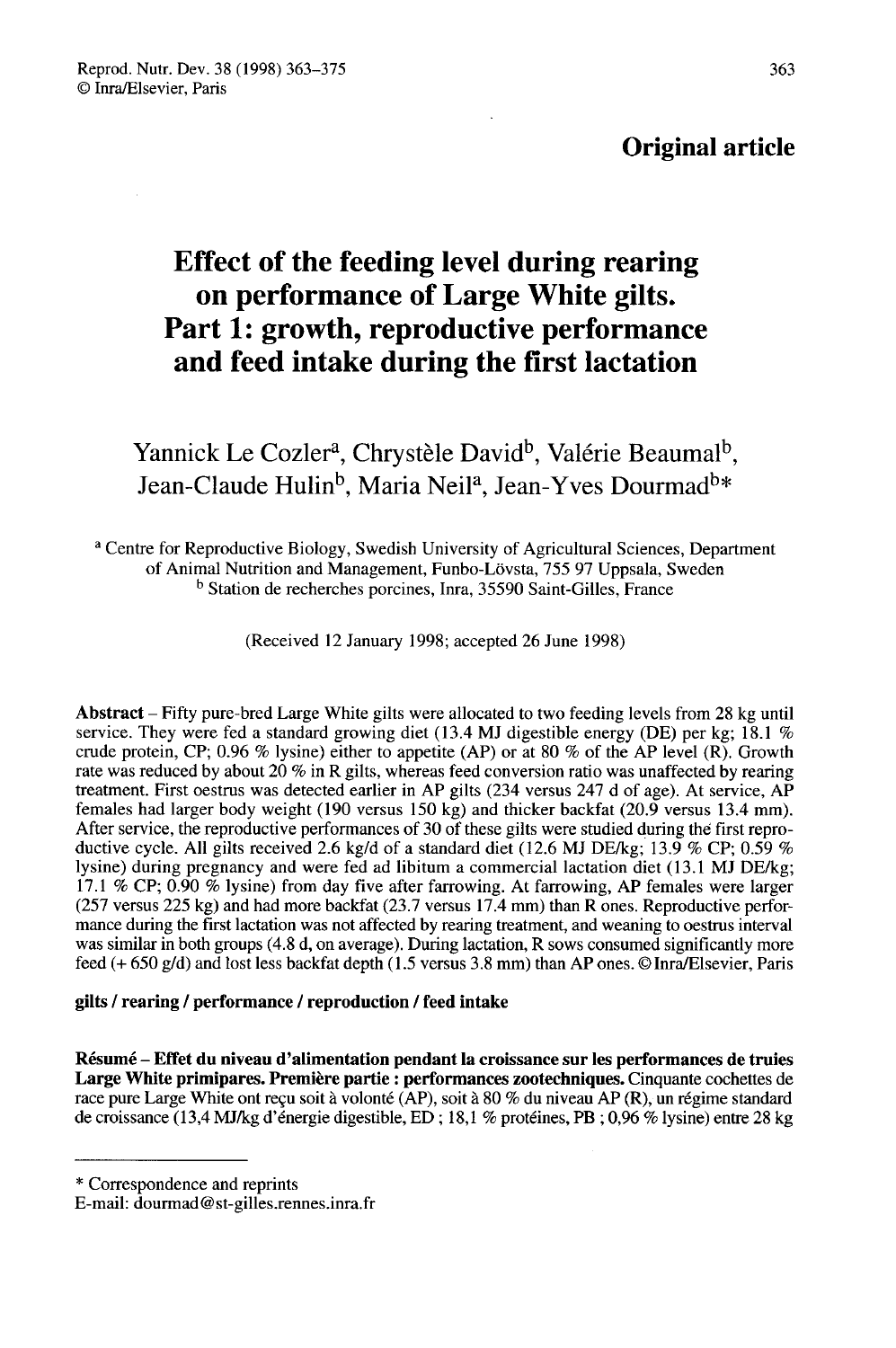de poids vif et la première insémination. La vitesse de croissance était réduite chez les cochettes R, alors que l'indice de consommation n'était pas affecté par le traitement. En moyenne, le premier alors que l'indice de consommation n'était pas affecté par le traitement. En moyenne, le premier oestrus a été détecté plus précocement chez les femelles AP (234 versus 247 j d'âge). Ces femelles étaient également plus lourdes (190 versus 150 kg) et plus grasses (20,9 versus 13,4 mm d'épaisseur de lard) à la première insémination que celles nourries de manière restreinte. Après insémination, les performances de reproduction ont été étudiées au cours du premier cycle de reproduction sur 30 femelles. Elles recevaient toutes 2,6 kg d'aliment en gestation (12,6 MJ ED/kg ; 13,9 % PB ; 0,59 % lysine), et, 5 j après la mise bas, elles étaient nourries à volonté avec un aliment standard de lactation (13,1 MJ ED/kg; 17,1 % PB; 0,90 % lysine). À la mise bas, les femelles AP étaient plus lourdes (257 versus 225 kg) et elles avaient davantage de réserves adipeuses (23,7 versus 17,4 mm). Aucune différence n'a été observée pour les performances de reproduction au cours de la première lactation, la durée de l'intervalle sevrage-œstrus étant en moyenne de 4,8 j. Au cours de la lactation, les animaux R ont consommé plus d'aliment (+ 650 g/j), et ont perdu moins d'épaisseur de lard (1,5 versus 3,8 mm) que les femelles AP. © jnra/Elsevier, Paris

#### cochettes / croissance / performances / reproduction / niveau d'alimentation

## 1. INTRODUCTION

The effect of gilt management during rearing on subsequent reproductive performances is of increasing interest in the literature [14, 24, 33, 39]. Many studies, based on field data, have shown the economical and reproductive interest of early conception of gilts [17, 23, 32]. Provided that subsequent reproduction is not compromised, puberty should be encouraged as early as possible with optimised management and nutritional regimens [1]. Nutrition during the rearing period may affect the onset of puberty, but while severe feed and/or energy restriction (less than 70 % of the ad libitum level) delayed its onset, moderate restrictions led to variable results in different studies, as reviewed by Den Hartog and Van Kempen [12].

When gilts begin their reproductive life with low body reserves, nutrient intake during gestation and/or lactation is more likely to be critical in influencing subsequent reproductive efficiency [10, 14, 37, 38]. High nutritional requirements not fully covered during lactation, may adversely<br>affect subsequent reproductive perfor-<br>mances, especially the weaning to oestrus<br>interval [15, 28]. Many factors are involved<br>in the variation of feed intake during lactaaffect subsequent reproductive perfor mances, especially the weaning to oestrus<br>interval [15, 28]. Many factors are involved in the variation of feed intake during lactation, as reviewed by Dourmad [4]. For instance, a negative relationship between feeding level during gestation, and the resulting increase in body fat at farrowing, on one hand, and ad libitum feed intake during lactation on the other hand, has been observed in many studies [5, 20, 35, 38].

The aim of the present study was then to obtain information about the effect of feeding level and growth during rearing on body composition changes, reproductive perfor mances and feed intake of sows during the first lactation, and on their ability to return into heat after weaning.

## 2. MATERIALS AND METHODS

## 2.1. Animals and general design

At 72 d of age and 28 kg live weight on average, 50 pure-bred Large White gilts were assigned to two dietary treatments, in three batches from January to May 1995. They were fed two feeding levels from the start of the experiment until service. The females were group-housed in strawed pens (2.5 kg/d), with five gilts per pen (1.4 m<sup>2</sup>/pig), under a 12-h artificial light per day feeding levels from the start of the experiment<br>until service. The females were group-housed in<br>strawed pens  $(2.5 \text{ kg/d})$ , with five gilts per pen<br> $(1.4 \text{ m}^2/\text{pi})$ , under a 12-h artificial light per day<br>regimen. regimen.

Because of a lack of farrowing place, only 30 of these animals were kept in the second part of the experiment that started after service. Two weeks before the expected day of parturition, they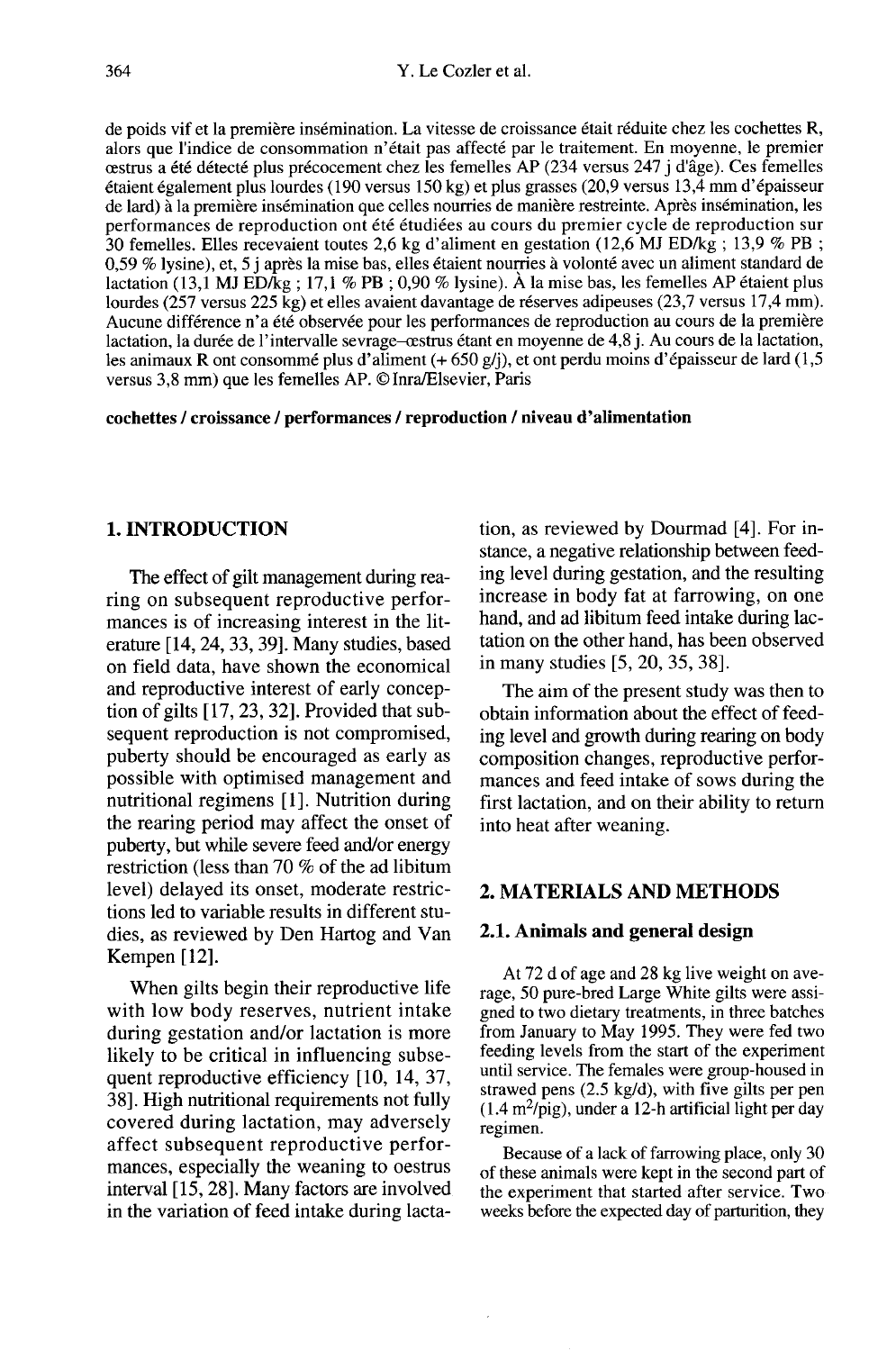were moved into a lactation unit (20-24 °C), where they were individually penned in farrowing crates  $(1.9 \times 2.6 \text{ m})$ , on a concrete floor, with straw bedding. Piglets were provided with supplemental heating in a comer of the farrowing crate. They were weaned after 3 weeks of lactation  $(22 \pm 1)$  d). The experiment ended 2 weeks after weaning. Routine vaccination and prophylactic treatments were applied on all animals.

#### 2.2. Feeding treatments

Two feeding treatments during rearing were compared. In the first one (AP), the females were fed to appetite twice a day for 1 h each time, whereas in the other one  $(R)$ , they received 80 % of the intake of the corresponding AP animals for the same live weight. All animals were fed individually and the amount of feed consumed was recorded each day. After service, all females were fed 2.6 kg/d of a standard gestation diet, and after farrowing, they received a standard lactation diet (table  $\Gamma$ ). The level of feeding was progressively increased from parturition to reach ad libitum from d 5 post-farrowing. From weaning until the end of the experiment, all gilts received 4.2 kg/d of the gestation diet. No creep feed was offered to the piglets before weaning. The composition of the different diets used during. the experiment is given in table I.

#### 2.3. Oestrus and farrowing synchronisation

From 160 d of age, the animals were checked daily for oestrus with the back pressure test in the presence of a mature Large White boar. As the animals were to be used in a physiologi cal experiment [18], oestrus cycles were synchronised from d 260 on average with oral administration of allyl-trenbolone Roussel-Uclaf, France). A daily dose of 20 mg as als were chec-<br>
k pressure test<br>
e White boar<br>
a physiologi-<br>
les were syn-<br>
with oral admi-<br>
(Regumate ®,<br>
se of 20 mg as<br>
byided to each a top dressing on the feed was provided to each gilt for 18 d. Females were inseminated with semen from pure-bred Piétrain boars, at the first detected oestrus after the last feeding of allyltrenbolone. Pregnancy was confirmed by a blood progesterone test on d 22 post-service by a validated method [25]. Parturition was induced at 114 d post-insemination, by a single intra-muscular injection of 2 mL cloprostenol on d 113 of gestation (Planate®, Pitman-Moore, USA). A progesterone test on d 22 post-service by a vali-<br>dated method [25]. Parturition was induced at<br>114 d post-insemination, by a single intra-mus-<br>cular injection of 2 mL cloprostenol on d 113 of<br>gestation (Planate®, Pitmandated method [25]. Parturition was induced at 114 d post-insemination, by a single intra-mus-<br>cular injection of 2 mL cloprostenol on d 113 of gestation (Planate<sup>®</sup>, Pitman-Moore, USA). A myorelaxant (Monzal®, Boehringer I Germany) and oxytocin (Rhône Merrieux, France) were used when farrowing started to stimulate contractions and to facilitate the delivery of the piglets. Supervision of piglet birth and gilt behaviour was provided during parturition. Litters were standardised to 11 piglets within 48 h. When the number of piglets available was too low, piglets from non-experimental sows were fostered.

#### 2.4. Milk sampling

Milk samples were collected on d 2 and d 21 from all functional glands of each sow. After an intra-venous injection of 2 mL oxytocin (Rhône Merrieux, France), 350-500 mL of milk were collected. Samples were stored at  $-20$  °C until chemical analysis.

### 2.5. Measurements and chemical analyses

All gilts were weighed weekly from the start of the experiment until service, every 2 weeks<br>during gestation, and every week from farrowing until d 14 post-weaning. Piglets were weighed at birth, every week during lactation and at weaning. Backfat thickness (BF) of gilts was measured from 160 d of age, every 3 weeks during rearing and gestation, at the first detected oestrous, at service, at farrowing, weekly during lactation, at weaning and 1 week after weaning. Ultrasonic BF was measured on each side, 6.5 cm from the midline at the level of the last rib. The daily feed allowance and refusals were recorded throughout the entire experiment.

Milk samples were analysed for dry matter, using successive freeze-drying and heat drying in an oven (105 °C) over a 24-h period in two dupli cates. Nitrogen content was determined on freezedried samples, as gaseous N formed after combustion using a Leco FP 428 apparatus (Leco, St Joseph, MI, USA). Energy content was determined in an adiabatic bomb calorimeter on a previously freeze-dried sample (IKA Calorimeter C400, Heitersheim, Germany). Lipid contents were determined according to the Association of Official Analytical Chemist [2] procedures. The feed samples were analysed for dry matter, energy and nitrogen content as previously described on a fresh sample. Analyses of ash, crude fibre and lipid contents were performed according to the AOAC [2] procedures.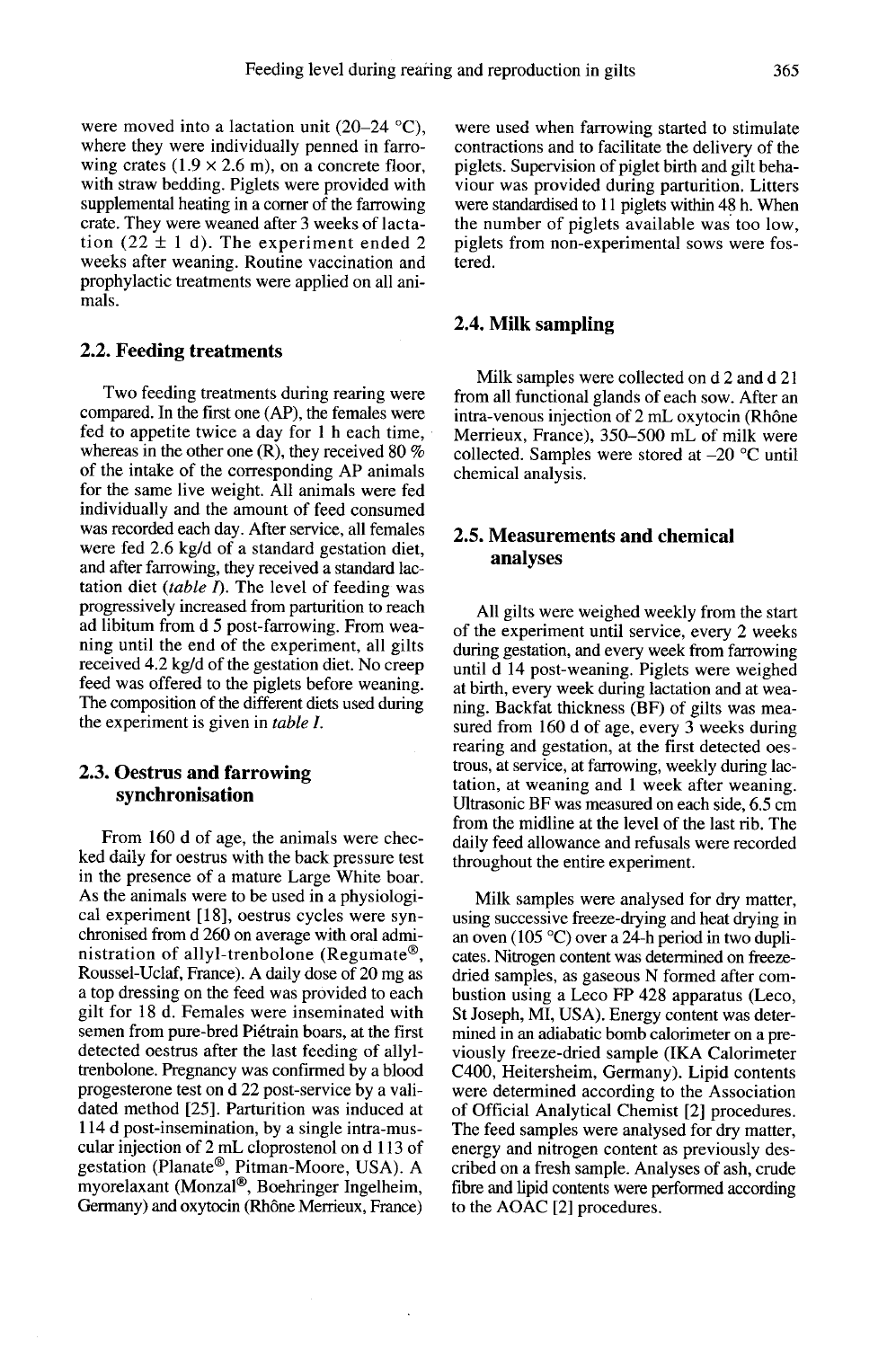|                                         | Stage of experiment  |            |           |  |
|-----------------------------------------|----------------------|------------|-----------|--|
|                                         | Rearing<br>Gestation |            | Lactation |  |
| Ingredients (g/kg)                      |                      |            |           |  |
| Barley                                  | 240.0                | 330.0      | 250.0     |  |
| Wheat                                   | 243.8                | 221.5      | 228.0     |  |
| Maize                                   | 150.0                | 100.0      | 120.0     |  |
| Soya bean meal                          | 230.0                | 90.0       | 210.0     |  |
| Beat molasse                            | 30.0                 |            | 30.0      |  |
| Wheat bran                              | 50.0                 | 150.0      | 100.0     |  |
| L-Lysine HCl $(78\%)$                   | 0.7                  |            | 0.5       |  |
| Sodium chloride                         | 4.5                  | 4.5        | 4.5       |  |
| Fat                                     | 20.0                 | 20.0<br>t. | 20.0      |  |
| Dicalcium phosphate                     | 12.0                 | 9.0        | 19.0      |  |
| Limestone                               | 14.0                 | 20.0       | 13.0      |  |
| Vitamin and mineral premix <sup>2</sup> | 5.0                  | 5.0        | 5.0       |  |
| Analysed contents, per kg               |                      |            |           |  |
| Dry matter $(g)$                        | 888.4                | 890.4      | 881.7     |  |
| Ash $(g)$                               | 58.5                 | 57.0       | 60.0      |  |
| Crude protein (g)                       | 181.0                | 139.1      | 171.4     |  |
| Crude fibre $(g)$                       | 34.3                 | 47.8       | 37.2      |  |
| Fat $(g)$                               | 41.3                 | 38.1       | 40.9      |  |
| Crude energy (MJ)                       | 16.5                 | 16.4       | 16.3      |  |
| Calculated contents                     |                      |            |           |  |
| Digestible energy (MJ/kg)               | 13.4                 | 12.6       | 13.1      |  |
| Lysine $(g/kg)$                         | 9.6                  | 5.9        | 9.0       |  |
| Methionine + cystine $(g/kg)$           | 6.2                  | 4.9        | 6.0       |  |
| Threonine (g/kg)                        | 6.5                  | 4.8        | 4.2       |  |
| Ca(g/kg)                                | 10.8                 | 12.5       | 12.0      |  |
| P(g/kg)                                 | 6.3                  | 6.2        | 7.9       |  |

## Table I. Experimental diet composition.

<sup>1</sup> Corresponds to the period from the beginning of the experiment (28 kg) to service.

<sup>2</sup> Contributed per kilogram of rearing diet (between parentheses, the value for gestating and lactating diets when they differed from the rearing diet):  $5000$  IU of vitamin A (10 000); 1 000 IU of vitamin D3 (1 500); 20 mg of vitamin E (30); 2 mg of vitamin K3; 2 mg of thiamine; 4 mg of riboflavin; 15 mg of niacin (20); 10 mg of pantothenic acid; 1 mg of pyridoxin (3);  $0.02$  mg of biotin; 1 mg of folic acid (3);  $0.02$  mg of vitamin B12; 500 mg of choline; 80 mg of iron; 10 mg of copper; 40 mg of manganese; 100 mg of zinc; 0.1 mg of cobalt; 0.2 mg of iodine  $(0.6)$ ; 0.15 mg of selenium.

#### 2.6. Calculations and statistical analyses

Data were analysed by the General Linear Model procedures of SAS [31]. The model included the effects of treatment, batch number and interaction between treatment and batch (tables  $II-V$ ). Milk composition (table VI) at the beginning and at the end of lactation were compared by split plot analyses. The model tested the effect of treatment against animal nested within treatment as residual error, whereas the effect of lactation stage and the interaction between treatment and lactation stage were tested against the error term of the model.

#### 3. RESULTS

## 3.1. Changes in live weight and backfat depth

The AP gilts, which were fed to appetite during rearing, reached the usual commercial body weight (BW) of 100 kg 26 d earlier than the R ones, restrictedly fed to 80 % of the AP level during rearing  $(P < 0.001$ ; table  $II$ ). At this stage of the experiment, the AP gilts had thicker backfat (9.3 versus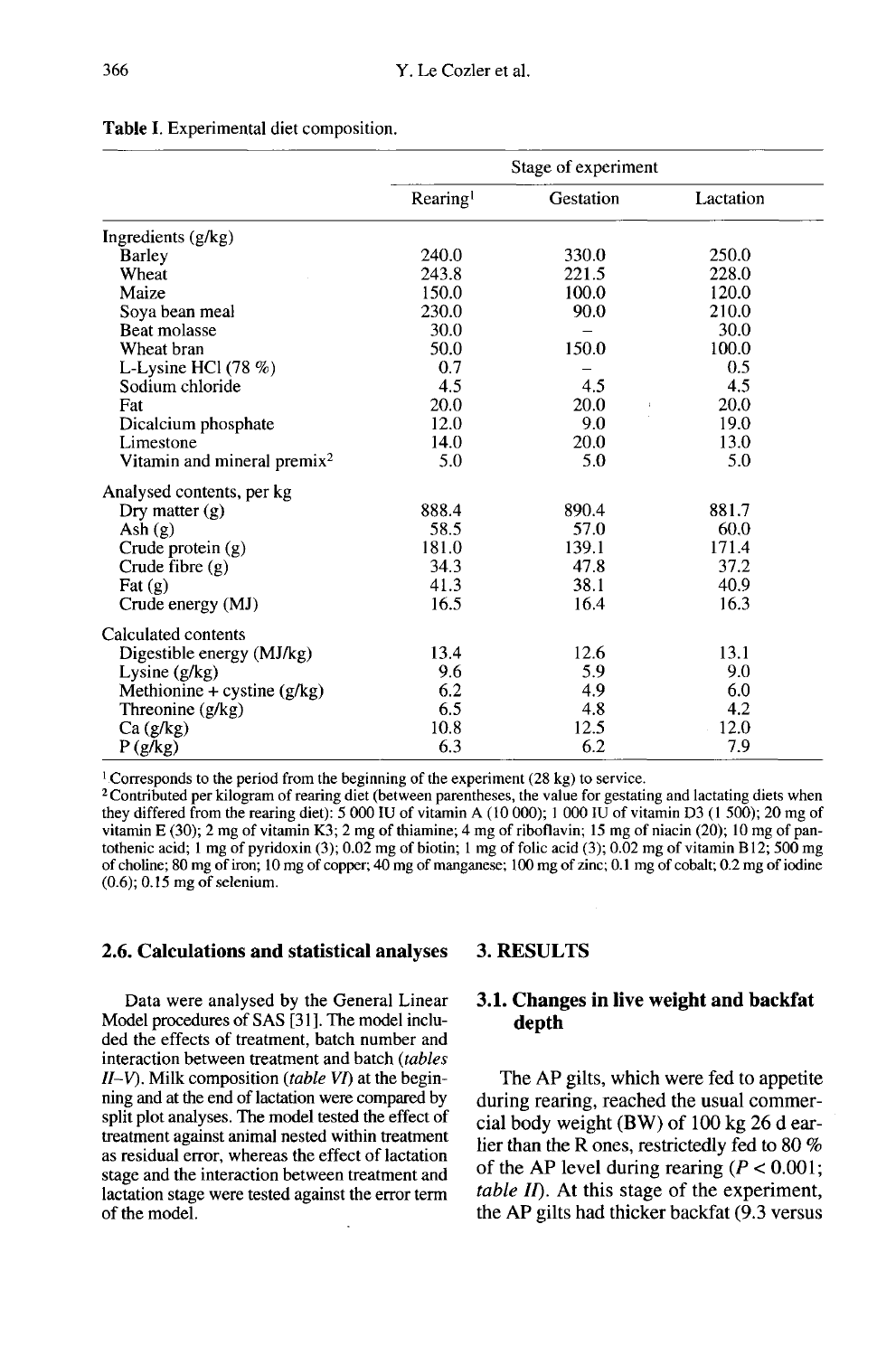| $T$ reatment <sup>2</sup>          | AP    | $\mathbb{R}$ | Statistical significance <sup>3</sup> |     |       |        |  |
|------------------------------------|-------|--------------|---------------------------------------|-----|-------|--------|--|
|                                    |       |              | rsd <sup>4</sup>                      | T   | B     | $T^*B$ |  |
| <b>Start</b>                       |       |              |                                       |     |       |        |  |
| n                                  | 24    | 26           |                                       |     |       |        |  |
| BW (kg)                            | 28.2  | 28.0         | 2.7                                   | ns  | ***   | ns     |  |
| Age $(d)$                          | 72.3  | 71.2         | 2.3                                   | ns  | ***   | ns     |  |
| $100 \text{ kg}$                   |       |              |                                       |     |       |        |  |
| n                                  | 24    | 26           |                                       |     |       |        |  |
| BW (kg)                            | 100.3 | 100.0        | 1.8                                   | ns  | ns    | ns     |  |
| Age(d)                             | 173.5 | 199.4        | 9.0                                   | *** | $**$  | ns     |  |
| Daily gain $(g/d)$                 | 736.9 | 585.5        | 33.1                                  | *** | $***$ | ns     |  |
| Feed conversion ratio <sup>5</sup> | 2.64  | 2.68         | 0.12                                  | ns  | ns    | ***    |  |
| $BF$ (mm)                          | 9.27  | 8.46         | 1.3                                   | *   | *     | ns     |  |
| Feed intake (kg/d)                 | 1.94  | 1.57         | 0.06                                  | *** | *     | *      |  |
| Puberty (first detected oestrus)   |       |              |                                       |     |       |        |  |
| $\mathbf n$                        | 23    | 17           |                                       |     |       |        |  |
| Age(d)                             | 234.5 | 247.0        | 14.3                                  | *   | ns    | ns     |  |
| Daily gain (g/kg)                  | 767.9 | 611.0        | 68.6                                  | *** | ns    | ns     |  |
| BW (kg)                            | 150.1 | 133.0        | 12.2                                  | *** | *     | *      |  |
| $BF$ (mm)                          | 15.85 | 11.21        | 2.83                                  | *** | ns    | ns     |  |
| Service                            |       |              |                                       |     |       |        |  |
| n                                  | 24    | 26           |                                       |     |       |        |  |
| BW (kg)                            | 189.9 | 150.2        | 8.7                                   | *** | ns    | ns     |  |
| Age(d)                             | 286.5 | 288.5        | 4.4                                   | ns  | ***   | ns     |  |
| $BF$ (mm)                          | 20.93 | 13.42        | 3.56                                  | *** | **    | ns     |  |
| 30 kg-to service                   |       |              |                                       |     |       |        |  |
| n                                  | 24    | 26           |                                       |     |       |        |  |
| Daily gain (g/kg)                  | 766.5 | 575.8        | 33.8                                  | *** | ns    | ns     |  |
| Feed conversion ratio <sup>5</sup> | 3.44  | 3.38         | 0.14                                  | ns  | ***   | ns     |  |
| Feed intake (kg/d)                 | 2.63  | 1.94         | 0.08                                  | *** | ***   | $\ast$ |  |

Table II. Effect of the feeding level from 28 kg to service on growth, puberty and characteristics at service of Large White gilts<sup>1</sup>.

<sup>1</sup> Abbreviations: n, number of observations; BW, body weight; BF, backfat thickness; AP, fed to appetite from start to service; R, 80 % of AP feed level from start to service; T, feeding treatment during rearing; B, batch effect; T\*B, interaction between batch and feeding treatment.

<sup>2</sup> Feed treatment during rearing.

<sup>3</sup> Statistical significance: \*\*\*,  $P < 0.001$ ; \*\*,  $P < 0.01$ ;  $P < 0.05$ ; ns,  $P > 0.05$ .

<sup>4</sup> rsd, residual standard deviation.

<sup>5</sup> kg of feed per kg of body weight gain.

8.5 mm;  $P < 0.05$ ). From the start of the experiment until 100 kg BW, AP females grew on average 150 g/d faster than R ones  $(P < 0.001)$ . At the first detected oestrus, AP gilts were significantly younger by 13 d, heavier by 27 kg and had more BF (+4.6 mm) than R females. Animals from both treatments were served at the same age, 287 d on average. At that time, R females were 20 % lighter and had one third less BF than AP ones  $(P < 0.001)$ .

Only 30 gilts (13 AP and 17 R) were kept in the second part of the experiment that started after service. Body weight of the AP and R females increased linearly with gestation stage ( $figure 1$ ). Backfat depth increased slowly during the first part of gestation and remained quite constant after d 70 of pregnancy. During pregnancy, R gilts gained significantly more BW  $(+ 7.3 \text{ kg})$  than AP ones, whereas no significant difference was observed in the gain of BF (figure 1 and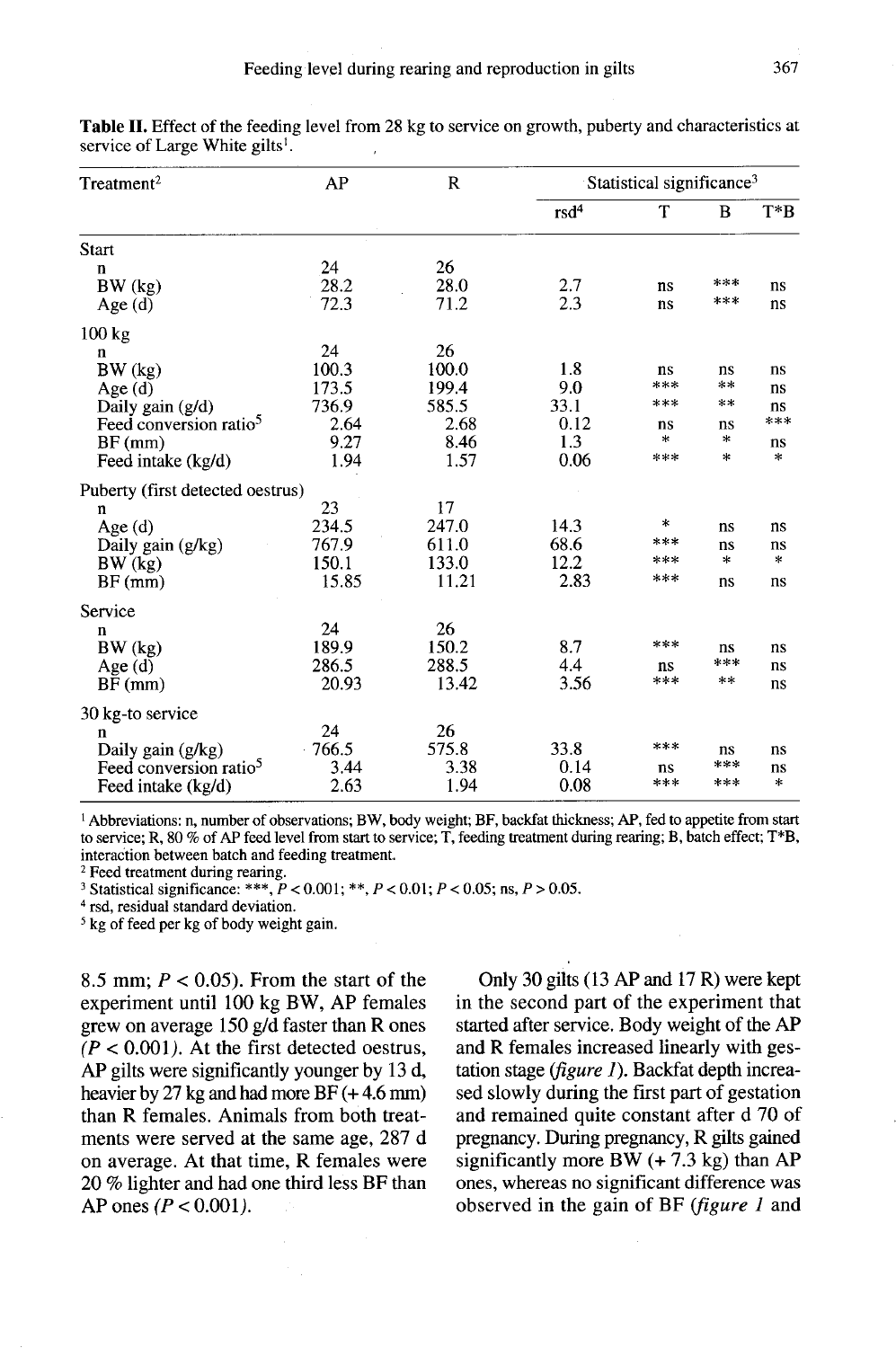| Treatment <sup>2</sup> | AP      | R       | Statistical significance <sup>2</sup> |     |     |        |
|------------------------|---------|---------|---------------------------------------|-----|-----|--------|
|                        |         |         | rsd                                   |     | В   | $T^*B$ |
| n                      | 13      | 17      |                                       |     |     |        |
| $0 - 22d$              | 5 2 3 4 | 5888    | 1975                                  | *** | *** | ∗      |
| $0-4d$                 | 3 2 1 7 | 3 0 4 2 | 1774                                  | ns  | ns  | ns     |
| $5-22d$                | 5796    | 6655    | 2043                                  | *** | *** | **     |
| $5-12d$                | 5444    | 6288    | 1795                                  | *** | *** | ns     |
| $13 - 22d$             | 6076    | 6934    | 2179                                  | *** | *** | *      |

**Table III.** Average daily feed intake during lactation (g/d) in gilts fed to appetite (AP) or 80 % of the appetite level (R) during rearing  $(n = 30)^T$ .

<sup>1</sup> See table  $II$ .

<sup>2</sup> Statistical significance: \*\*\*,  $P < 0.001$ ; \*\*,  $P < 0.01$ ;  $P < 0.05$ ; ns,  $P > 0.05$ .

Table IV. Effect of feeding level during rearing on body weight and backfat depth changes during pregnancy and lactation in primiparous sows<sup>1</sup>.

| Treatment <sup>2</sup> | AP      | R       | Statistical significance <sup>2</sup> |       |     |                        |  |
|------------------------|---------|---------|---------------------------------------|-------|-----|------------------------|--|
|                        |         |         | rsd                                   | т     | В   | $T^*B$                 |  |
| n                      | 13      | 17      |                                       |       |     |                        |  |
| BW at mating (kg)      | 190.5   | 151.2   | 9.3                                   | ***   | ns  | ns                     |  |
| BF at mating (mm)      | 20.4    | 13.7    | 3.4                                   | ***   | **  | $\boldsymbol{\dagger}$ |  |
| BW changes (kg)        |         |         |                                       |       |     |                        |  |
| During gestation       | $+66.8$ | $+74.1$ | 5.0                                   | ***   | ns  | ns                     |  |
| At farrowing           | $-32.3$ | $-31.0$ | 5.1                                   | ns    | *   | ns                     |  |
| During lactation       | $-17.1$ | $-8.5$  | 9.7                                   | ÷     | ns  | ns                     |  |
| $BF$ gain $(mm)$       |         |         |                                       |       |     |                        |  |
| During gestation       | $+3.3$  | $+3.7$  | 2.1                                   | ns    | **  | ns                     |  |
| During lactation       | $-3.8$  | $-1.5$  | 1.5                                   | $* *$ | *** | ns                     |  |

<sup>1</sup> See table  $II$ .

<sup>2</sup> Statistical significance: \*\*\*,  $P < 0.001$ ; \*\*,  $P < 0.01$ ;  $P < 0.05$ ; †,  $P < 0.1$ ; ns,  $P > 0.1$ .

table  $IV$ ). At the end of gestation, AP gilts remained heavier (257 versus 225 kg) and had more BF (23.7 versus 17.4 mm) than R females. No difference was observed in BW loss at farrowing (31.5 kg on average; figure 2 and table  $IV$ ). From farrowing to weaning, R gilts tended to lose less weight than AP ones ( $P < 0.1$ ; *figure 2* and *table IV*), and the decrease in their BF depth was significantly lower (1.5 versus 3.8 mm).

#### 3.2. Feed intake

Feed intake increased continuously over the rearing period (figure 3). At service, it

reached 3.4 and 2.6 kg/d in the AP and R sows, respectively. No effect of feeding treatment was noted on the feed conversion ratio from the start of the experiment until 100 kg BW or until service (table II). During gestation, no feed refusal was observed. Feed intake during lactation was significantly higher by 650 g/d on average in R females than in AP ones (table III and figure 4). During the first 5 d of lactation, all sows were restrictedly fed, and no difference in feed intake was observed between treatments. When that period of feed restriction at the beginning of the lactation was excluded,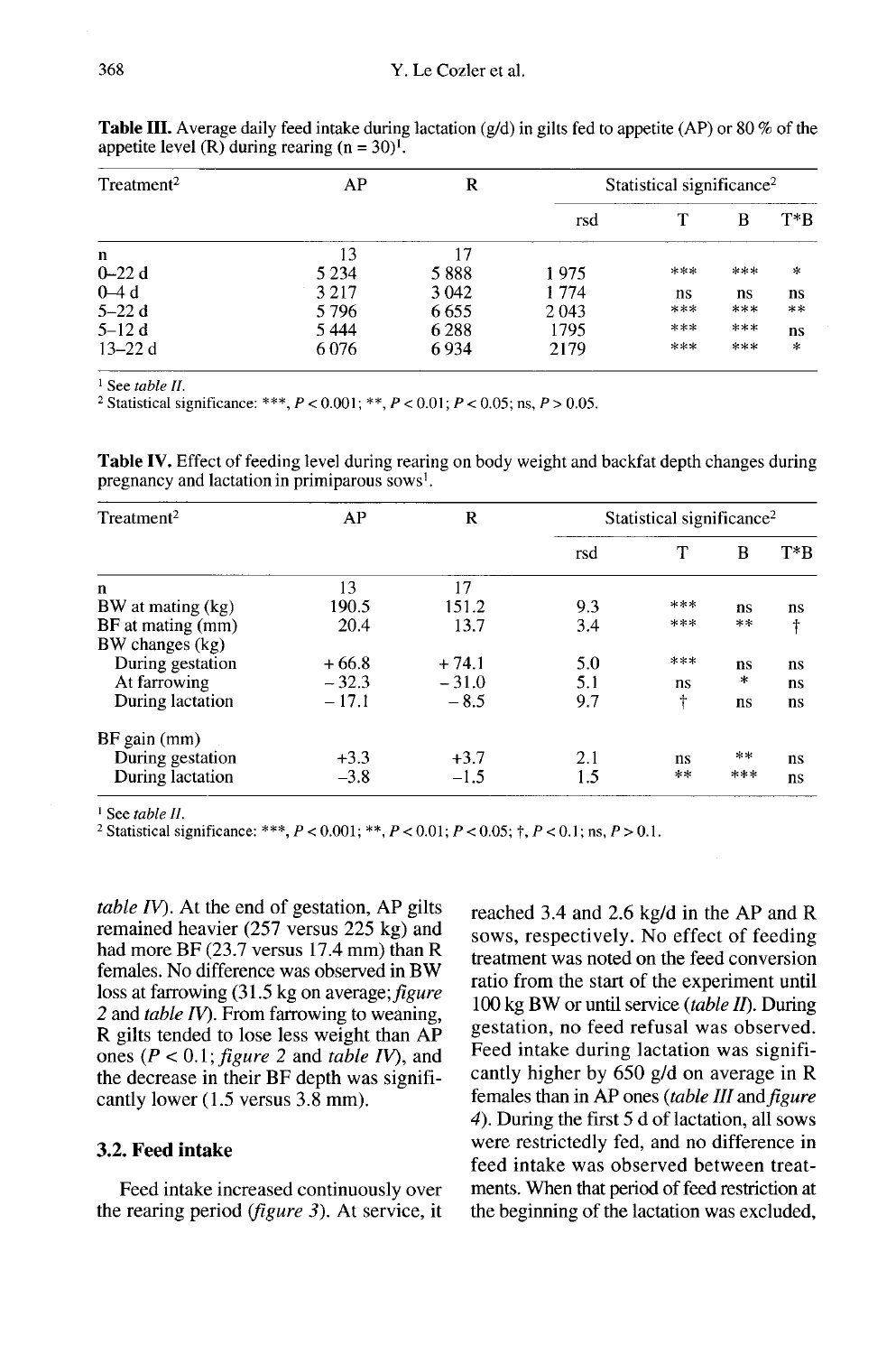

Figure 1. Development of body weight and backfat depth during gestation (mean values  $\pm$  s.e.m.)



**Figure 2.** Feed intake during rearing according to body weight (mean values  $\pm$  s.e.m.).

the R females consumed about 850 g more feed per day than the AP ones. During the second (d  $5-12$ ) and the third part of the lactation (d 13-22), differences in feed intake between R and AP sows remained the same (844 and 858 g/d, respectively) (table III and figure 4). Over the whole lactation, R sows consumed 15.5 kg more feed on average than AP ones.

## 3.3. Litter and sow performance

There was no significant difference among rearing treatments, either in the average weight of piglets or the total weight of the litter at birth  $(table V)$ . But, the total number of piglets born tended to be higher by one piglet in AP than in R gilts  $(P < 0.1)$ . At weaning, average number and weight of piglets, and total weight of the litters were similar in the two treatments (with mean values of 10.0 piglets, 6.6 kg and 66.3 kg, respectively).

### 3.4. Weaning to oestrus interval

The average delay from weaning to oestrus was similar in AP and R animals: 4.7 and 4.9 d, respectively. Only four among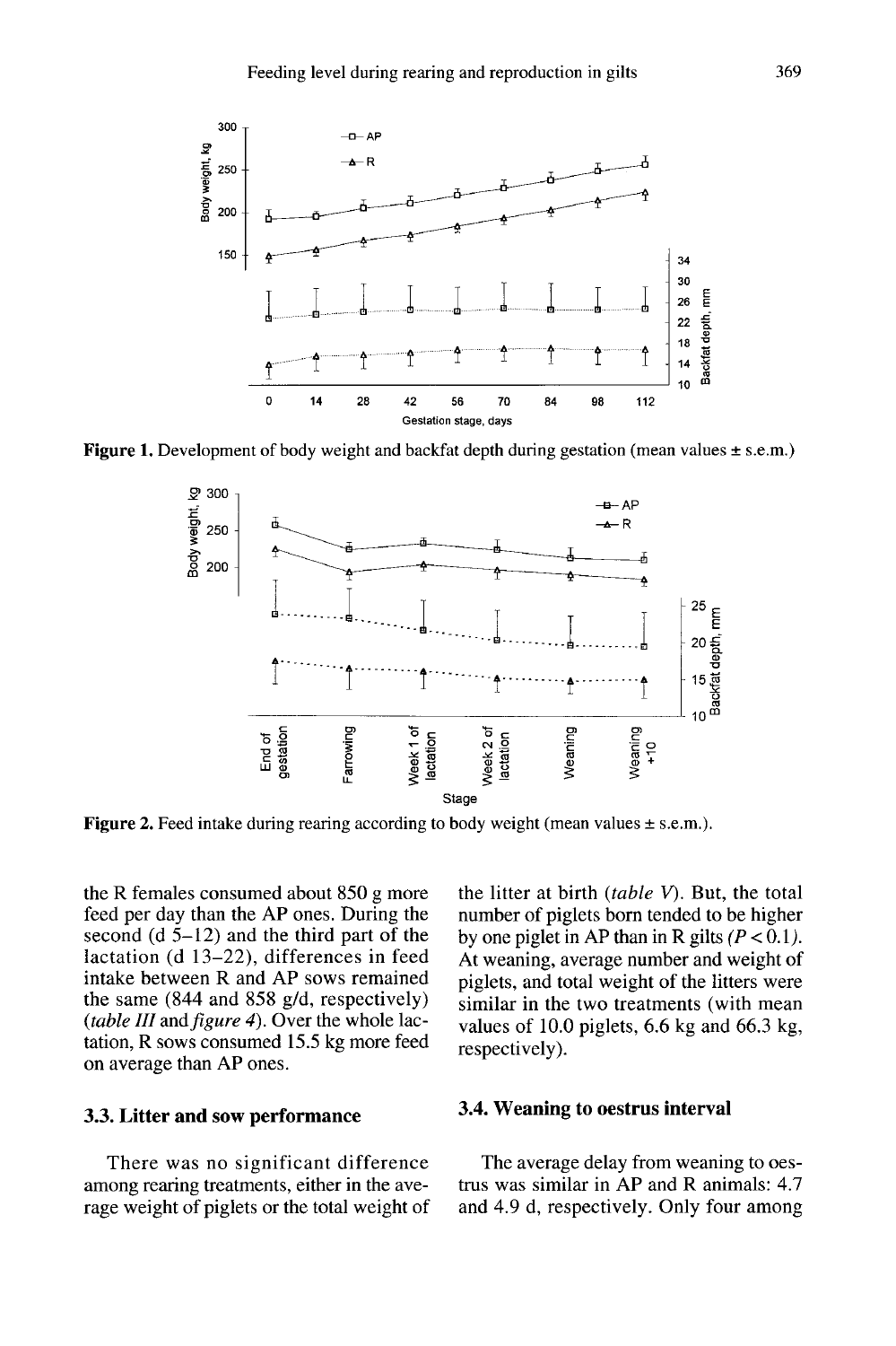| Treatment <sup>2</sup>       | AP   | $\mathbf R$ | Statistical significance <sup>2</sup> |    |         |        |  |
|------------------------------|------|-------------|---------------------------------------|----|---------|--------|--|
|                              |      |             | rsd                                   | T  | B       | $T^*B$ |  |
| $\mathbf n$                  | 13   | 17          |                                       |    |         |        |  |
| At farrowing                 |      |             |                                       |    |         |        |  |
| Number of piglets            | 12.9 | 11.9        | 1.4                                   | t  | $\star$ | $\ast$ |  |
| Piglet weight (kg)           | 1.52 | 1.52        | 0.18                                  | ns | t       | ns     |  |
| Litter weight (kg)           | 19.8 | 18.0        | 2.8                                   | ns | $\ast$  | ns     |  |
| At weaning $3$               |      |             |                                       |    |         |        |  |
| Number of piglets            | 10.4 | 9.8         | 1.5                                   | ns | ns      | ns     |  |
| Piglet weight (kg)           | 6.49 | 6.71        | 0.89                                  | ns | ns      | ns     |  |
| Litter weight (kg)           | 67.1 | 65.7        | 13.3                                  | ns | ns      | ns     |  |
| Litter weight gain $(d1-21)$ | 46.8 | 48.3        | 12.1                                  | ns | ns      | ns     |  |

Table V. Effect of feeding level during rearing on reproductive performances of primiparous sows at farrowing and weaning<sup> $\overline{I}$ </sup>.

 $\frac{1}{2}$  See table II.

<sup>2</sup> Statistical significance: \*\*\*,  $P < 0.001$ ; \*\*,  $P < 0.01$ ;  $P < 0.05$ ; †,  $P < 0.1$ ; ns,  $P > 0.1$ .

<sup>3</sup> Litter were standardised to 11 piglets within 2 d after farrowing.

| Treatment                                                                       | AP<br>R                         |                                 |                                 | Statistical significance                    |                            |                     |                         |                    |
|---------------------------------------------------------------------------------|---------------------------------|---------------------------------|---------------------------------|---------------------------------------------|----------------------------|---------------------|-------------------------|--------------------|
| Stage of lactation (d)                                                          |                                 | 21                              |                                 | 21                                          | rsd                        |                     |                         | $T^*S$             |
| Dry matter $(\%)$<br>Crude protein $(\%)$<br>Fat $(\%)$<br>Energy $(kJ g^{-1})$ | 22.5a<br>7.12a<br>8.98<br>6.51a | 18.6b<br>5.41b<br>7.38<br>4.96b | 20.4c<br>6.47a<br>7.56<br>5.73c | 18.3b<br>5.34b<br>7.39<br>4.90 <sub>h</sub> | 1.8<br>0.84<br>1.8<br>0.68 | ÷<br>ns<br>ns<br>ns | ***<br>***<br>ns<br>*** | ÷<br>ns<br>ns<br>÷ |

Table VI. Effect of feeding level during rearing and stage of lactation on milk composition<sup>1</sup>.

<sup>1</sup> See table II; S: lactation stage effect.

<sup>2</sup> Statistical significance: \*\*\*,  $P < 0.001$ ; \*\*,  $P < 0.01$ ;  $P < 0.05$ ;  $\dagger$ ,  $P < 0.1$ ; ns,  $P > 0.1$ . Within a row, values with different letter significantly differ at  $P < 0.05$ .

the 30 sows (two in each treatment) did not come into heat within 2 weeks after weaning. Among the 26 sows that showed oestrus within 14 d post-weaning, 21 came into heat within 5 d (70 %), without any difference between treatments.

## 3.5. Milk composition

The milk composition was significantly affected by the stage of lactation, but not

by the feeding strategy (table IV). Average dry matter, crude protein and energy content of the milk decreased significantly with lactation stage  $(-2.1 \%,-1.4 \%$  and  $-1.2$  kJ/g, respectively), whereas the fat content was not affected (table VI). At the beginning of lactation, the milk produced by AP sows tended to have a higher amount of dry matter  $(+10.1\%)$  and energy  $(+13.6\%)$  than the milk produced by R females, whereas no effect of treatment on milk composition was observed at the end of lactation.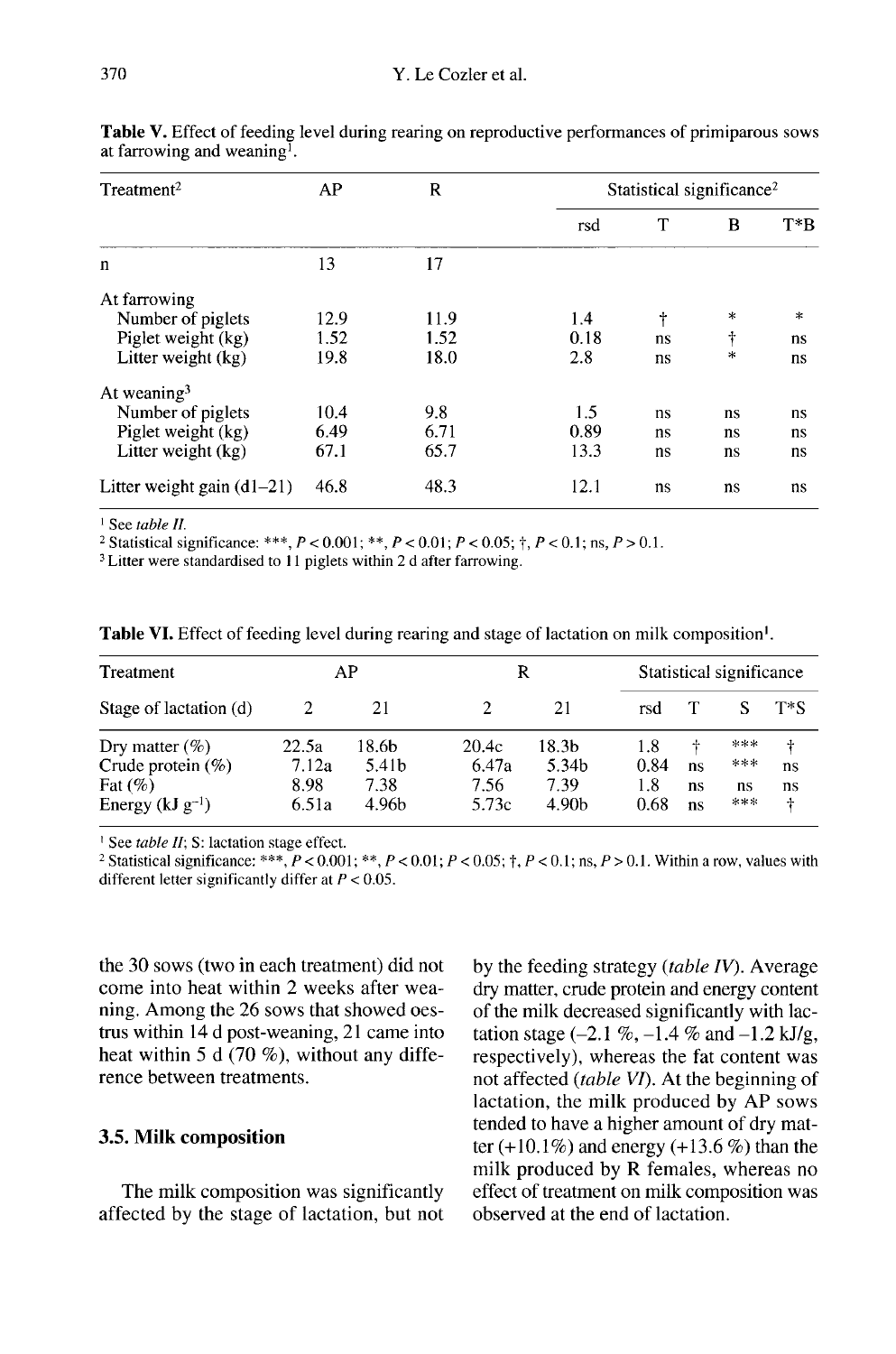

Figure 3. Evolution of body weight (BW) and backfat depth (BF) during lactation (mean values  $\pm$  s.e.m.).



**Figure 4.** Changes in daily feed intake with stage of lactation (mean values).

## 4. DISCUSSION

The growth performances of gilts during the rearing period were as expected and in agreement with the previous results obtained by Metz et al. [ 19], Dourmad et al. [6] and Simmins et al. [33]. The difference between treatments in the daily feed allowance resulted in a faster growth, a heavier weight and more body fat reserves at service in gilts fed to appetite. No effect of treatment was observed on feed conversion ratio, as generally found with a limited feed restriction. Metz et al. [19] have demonstrated that lower growth intensity resulted in a higher

bone proportion in the carcass. In addition, Newton and Mahan [21] found a higher percentage of proteins in the body components of gilts restricted to 75 % of ad libitum level during rearing compared to those fed ad libitum (16.2 and 15.7  $\%$ , respectively). In the present work, the body fatness, estimated from the backfat/body weight ratio [39], was equal to 9.3 and 8.5 mm/100 kg at 100 kg live weight. At service, AP and R gilts weighed 190 and 151 kg and their body fatness were 11.3 and 8.5 mm/100 kg, respectively. These results confirmed that during the growing period, the feeding level affects more fat than bones and lean tissue deposi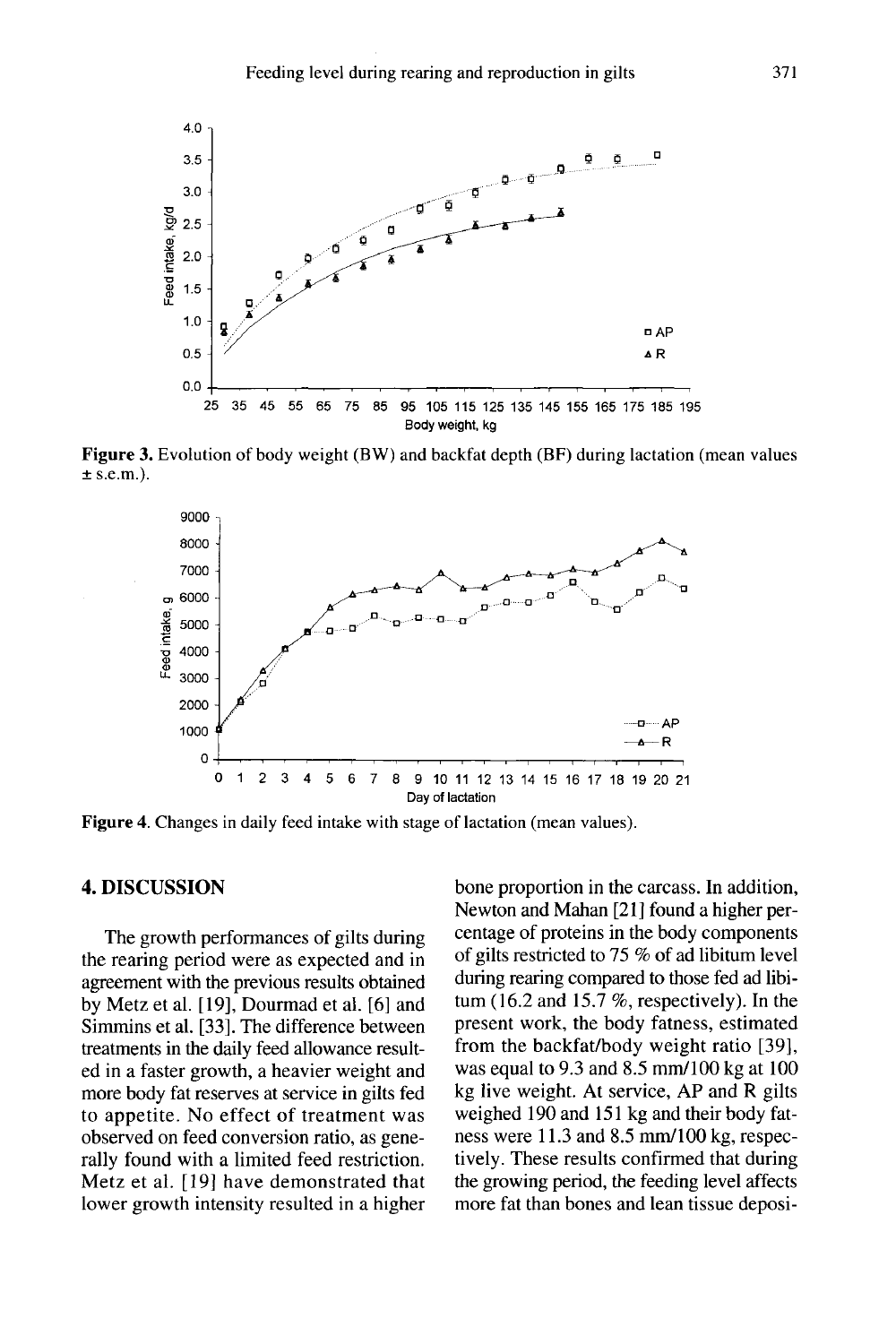tion, resulting in gilts with higher percentages of lean and bones when restrictedly fed.

Despite a similar feed allowance during gestation, gilts restrictedly fed during rearing gained 7.4 kg more body weight. This higher body weight gain during pregnancy could not be explained by differences in conceptus weight gain, because no difference was observed in total loss at farrowing. Other authors [8, 11, 30, 33] have previously obtained similar results. Thus, it has been suggested that lighter females with lower maintenance requirements are able to deposit larger amounts of body tissues than heavier ones, when they receive the same amount of feed. The absence of difference in the backfat gain or in changes in the backfat/ body weight ratio during pregnancy indicates that all body components were affected.

When compared to the results available in the literature [33, 36, 38], the BW achieved by R and AP gilts (225 and 255 kg, respectively) at the end of gestation were higher than the usual recommendations ( 160-200 kg), whereas BF depth (17.5 and 24 mm, respectively) could be considered as normal and high. At farrowing, body fatness, estimated from the ratio BF/BW, was 7.8 and 9.4 mm per 100 kg BW in R and AP sows, respectively. This is below the estimate value of 10 mm per 100 kg and more in the usual recommendations [36]. Thus, despite that BW at first farrowing was higher for both groups of sows than usually observed in first-litter sows, the AP females can be considered as targeting the usual recommendations for backfat depth, whereas R females can be considered as being too lean sows.

Gilts in the present study reached puberty at a relatively old age, 240 d on average, probably because they were not highly stimulated and not moved to a new environment when oestrus detection started. The 13-d delay observed in the onset of puberty in the restrictedly fed animals during rearing was close to the 10 d reported by Den Hartog and Noordewier [13], when gilts

were fed a low level of energy during rearing. Prunier et al. [26] observed that at 200 d of age, the percentage of pubertal gilts in animals fed ad libitum during rearing was much higher than in gilts fed restrictedly. In addition, they observed that at 125 kg live weight, the percentage of cyclic gilts was much higher in animals fed restrictedly during rearing than in those fed ad libitum. In the present study, the small difference in age and the significant differences in body weight and backfat depth at puberty, tend to confirm that age, rather than body weight, is the main factor involved in the puberty onset, in good agreement with the results of Den Hartog [11], Aherne and Kirkwood [1], Prunier et al. [26] and Newton and Mahan [21].

In the present work, the gilts receiving the highest feeding level during rearing tended to give birth to non-significantly larger litters. Den Hartog [11] also observed that gilts reared with a high energy level produced more piglets at birth. Duée [7] found a linear relationship between daily weight gain and ovulation rate at first oestrus, and, according to him, the variation in ovulation rate was mainly related to differences in body weight. Litter size in primiparous sows has also been related to age and oestrus number at first breeding [3]. The results of the present study agree with Rozeboom et al. [30], who also observed that the weight of the piglets at birth was not affected to the body composition of the gilt at first breeding, but increased with oestrus number at first service.

As a consequence of litter standardisation at birth and of similar post-natal mortality rates, the number of piglets weaned was not affected by feeding treatments. Feeding level during rearing had no effect on litter or piglet weights at weaning. In agreement with King [14], this result suggests that the growth rate of the piglets is unaffected by differences in body weight and body composition of sows at first farrowing, provided that body weight and fatness at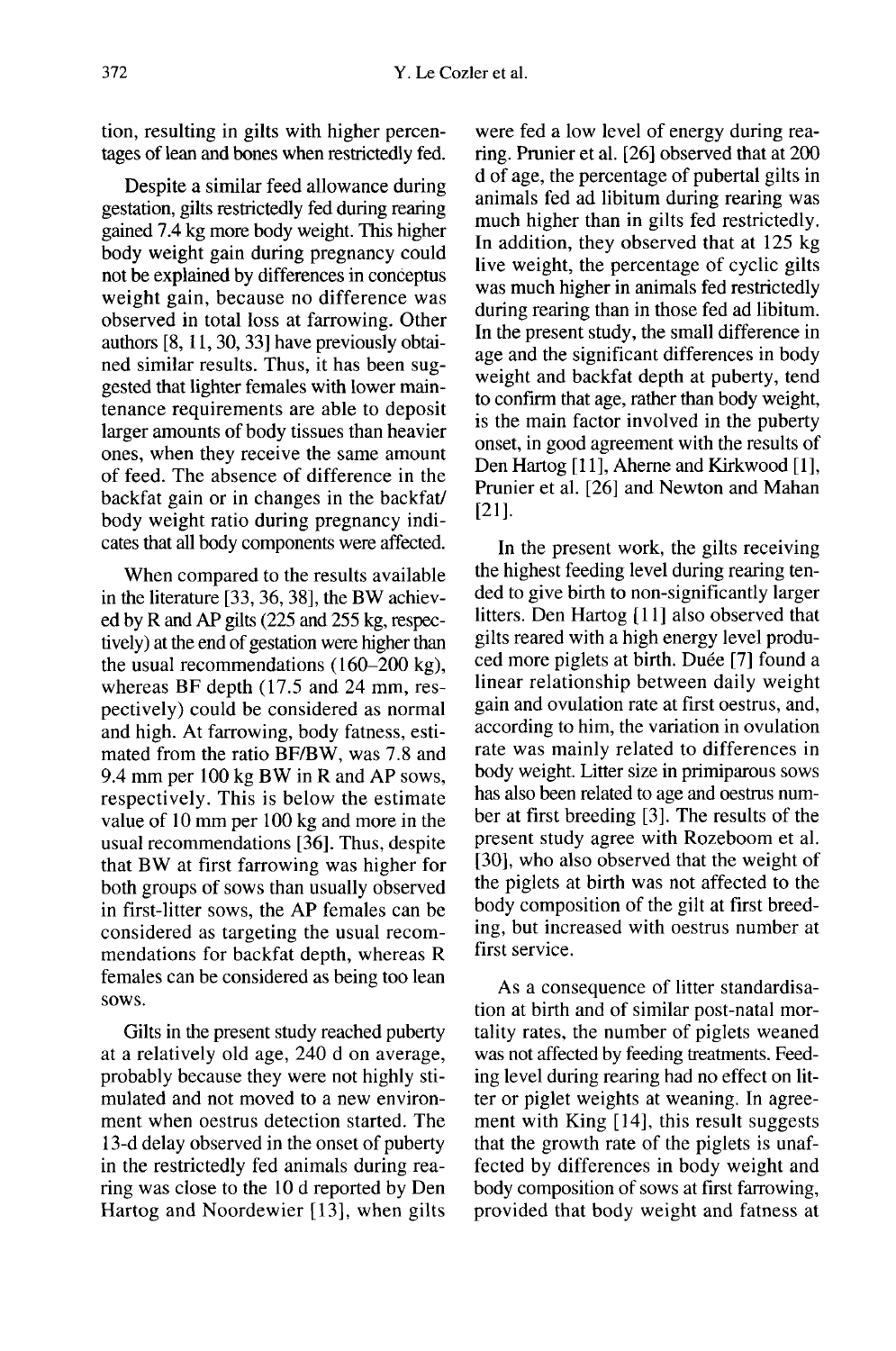this time are above minimum threshold and provided that animals are offered feed to appetite during lactation and consume sufficient amounts of feed, as was the case in the present experiment. During lactation, partition of nutrients is prioritised toward milk production at the expense of catabolising maternal tissue if feed intake is too low [5, 40]. Milk yield is mainly dependent on the size of the litter, the parity, the stage of lactation [9] and, when gilts are not fed ad libitum during lactation, on the level of body reserves at farrowing [16, 20]. Thus, it can be considered that in the present study, body reserves at farrowing and feed consumption during lactation were sufficient in both treatments to prevent any deleterious effect on milk production and piglet growth.

With the progress of lactation, dry matter, fat, crude protein and energy content of the milk decreased, in agreement with Noblet and Etienne [22]. At the beginning of lactation, gilts with higher backfat depth at farrowing tended to produce a milk with higher contents in dry matter and energy than those with lower backfat. In multiparous sows, Klaver et al. [16] suggested that the body condition of the sow is the primary factor influencing milk production, as well as the energy and protein content in the sow's milk during early lactation. In contrast, Ranford et al. [27] observed that milk yield, but not milk composition, was affected by body fatness in primiparous sows.

The reduction of the feed allowance during rearing, and consequently of backfat depth at farrowing, was associated with an increase in voluntary feed intake, and with lower body weight and backfat losses during lactation. Similarly, Yang et al. [38], Dourmad [5], Revell et al. [29] and Trottier and Easter [34] observed lower losses of body weight and backfat during lactation in primiparous sows fed restrictedly during gestation and with low body reserves at farrowing, compared with sows fed a higher level and with more body reserves at farrowing. Appetite during lactation appears then to be closely connected to the amount of body reserves at farrowing.

The feeding level during rearing, and consequently the level of body reserves at farrowing, did not affect the weaning to oestrus interval (WOI) in the present study. Mullan and Williams [20] and Yang et al. [38] observed that fertility in primiparous sows is affected by the mobilisation of body reserves during lactation, but it also depends on the amount of body reserves at farrowing. However, according to Rozeboom et al. [30], delayed return into oestrus after parity is not only related to body reserves at first farrowing, but also to short-term performance measures, such as milk production which reflect metabolic demands during lactation. To achieve similar milk production, fat gilts from the AP treatment had to mobilise greater amounts of body reserves to compensate their lower feed intake. Different authors [15, 28] have shown that the level of feeding during lactation has a key role in the length of the WOI and it could be considered as more important than the level of body reserves at farrowing. Mullan and Williams [20] concluded then that when primiparous sows are able to eat a sufficient amount of food during lactation, the level of body reserves does not affect their subsequent reproductive performance. From a survey of the literature, Aherne and Kirkwood [1] noted that a daily energy intake during lactation of 50 MJ digestible energy (DE) would greatly improve the reproductive performance and that no or only small improvements should be expected above this level. In the present study, the average energy intake was higher than 65 MJ DE in all sows, and this would explain the lack of effect on subsequent reproduction of the large differences between the two treatments in the body reserves at farrowing. The adequate body weight and fatness at farrowing in AP sows, and the high lactation feed intake in R sows, allowed all animals to have reserves at weaning and, consequently, their ability to return into heat was maintained.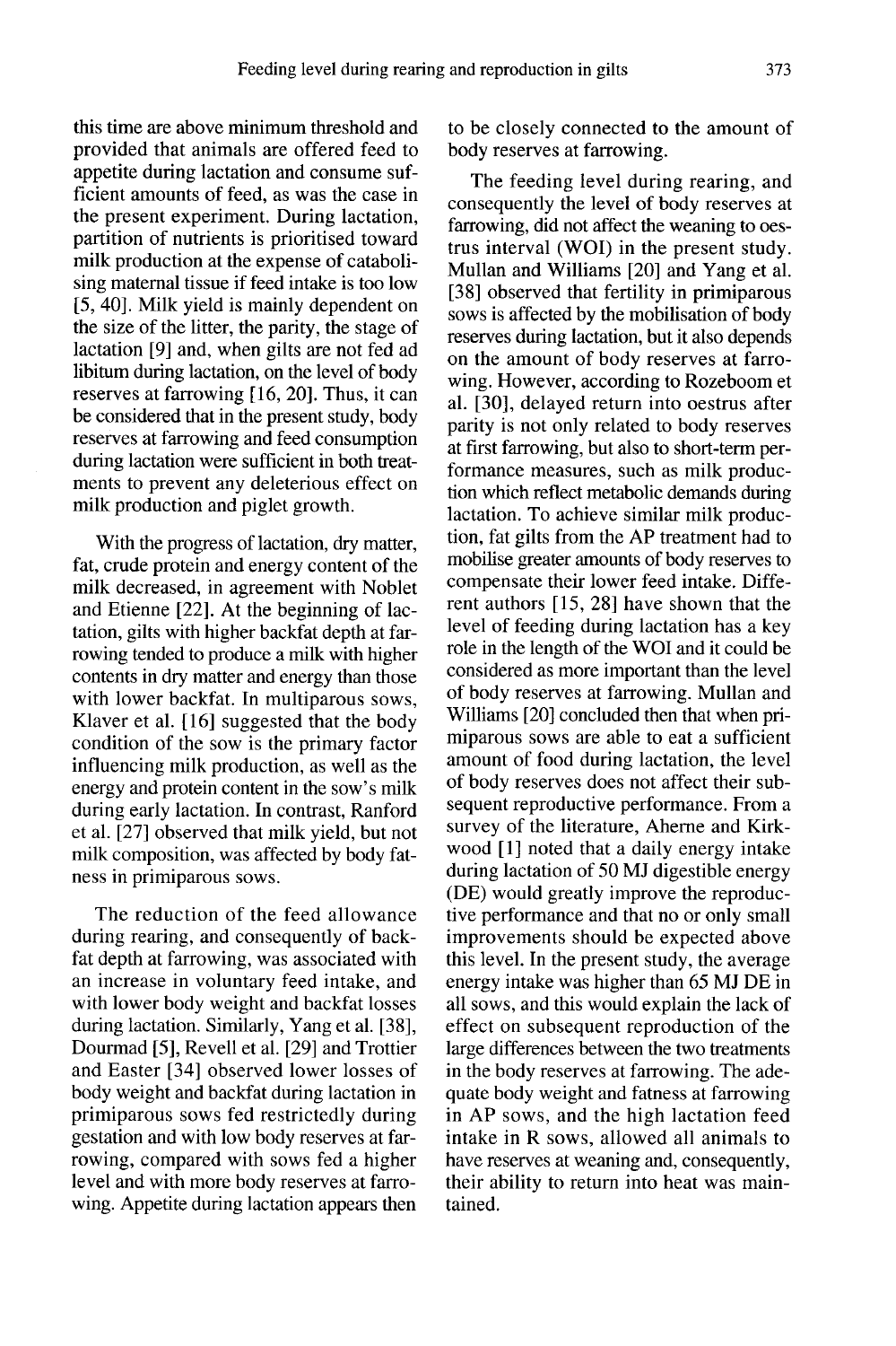## 5. CONCLUSION

The present experiment confirmed that feed restriction during rearing largely influences growth, body composition and age at puberty onset of replacement gilts. The experiment succeeded in obtaining ani-<br>mals with low and normal levels of body reserves at service  $(10-15$  and  $15-20$  mm backfat depth, respectively). At farrowing, gilts fed to appetite or at 80 % of the appetite level during rearing achieved large body weight (255 and 225 kg, respectively) and backfat thickness (23.7 and 17.4 mm, respectively). The absence of significant effects of rearing treatments on the reproductive performances appeared to be mostly the results of the high levels of the body reserves at farrowing and of a high feed intake during lactation. This study also demonstrated a positive effect of reducing growth, probably through reduced body fatness at farrowing, on feed intake during lactation. The effects on the physiological status of these animals are presented in a second paper [18].

## ACKNOWLEDGEMENTS

The authors wish to thank M. Massard, M. Lefebvre, J. Gauthier, G. Conseil, and all the staff at the Pig Research Station for taking care of the animals. They also wish to thank Dr M.C. Pere and Dr H. Quesnel, from Inra, St-Gilles and Dr N. Quiniou, from ITP, Le Rheu, for reading the manuscript.

#### REFERENCES

- [1] ] Aheme F.X., Kirkwood R.N., Nutrition and sow prolificacy, J. Reprod. Fert. 33 (1985) 169-183.
- [2] AOAC, Official methods of analysis, 15th ed., Association of Official Analytical Chemists, Washington, DC, 1990.
- [3] Clowes E.J., Aheme F.X., Foxcroft G.R., Effect of delayed breeding on the endocrinology and fecundity of sows, J. Anim. Sci. 72 (1994) 283-291.
- [4] Dourmad J.Y., Ingestion spontanée d'aliment chez la truie en lactation : de nombreux facteurs de variation, Inra Prod. Anim. I (1988) 141-146.
- [5] Dourmad J.Y., Effect of feeding level in the gilt during pregnancy on voluntary feed intake during lactation and changes in body composition during gestation and lactation, Livest. Prod. Sci. 27 (1991) 309-319.
- [6] Dourmad J.Y., Prunier A., Etienne M., Le Jossec P., Influence des apports énergétiques sur les performances de croissance, la composition corporelle et le développement sexuel de jeunes truies destinées à la reproduction, J. Rech. Porcine en France 22 (1990) 251-258.
- [7] Duée P.H., Influence de la nutrition azotée sur le m6tabolisme et la reproduction chez la truie, Thèse de Doctorat d'Etat ès Sciences Naturelles, Université Pierre et Marie Curie, Paris-6, 1984, 134 p.
- [8] Duée P.H., Treil F., Camous S., Influence de l'apport protéique pendant la croissance et la premiere gestation sur les performances de reproduction et la composition corporelle chez la truie, Ann. Zootech. 29 (1980) 121-136.
- [9] Elsley F.W.H., Nutrition and lactation in the sow, in: Falconer R. (Ed.), Proceedings of the l7th Easter School in Agricultural Science, Butterworths, London, 1970, pp. 393-4 1 I.
- [10] Gu6b]ez R., Gestin, J.M., Le H6naff J., Incidence de l'âge et de l'épaisseur de lard dorsal à<br>100 kg sur la carrière reproductice des truies erworths, London, 1970, pp. 393–411.<br>Guéblez R., Gestin, J.M., Le Hénaff J., Inci-<br>dence de l'âge et de l'épaisseur de lard dorsal à<br>100 kg sur la carrière reproductice des truies<br>Large White. J. Rech. Porcine en France 17 Large White, J. Rech. Porcine en France 17 (1985)113-120.
- [11] Hartog L.A. den, The effect of energy intake during rearing on reproductive trait in gilts, Neth. J. Agric. Sci. 32 (1984) 281-292.
- [12] Hartog L.A. den, Kempen G.J.M. van, Relation between nutrition and fertility in pigs, Neth. J. Agric. Sci. 28 (1980) 211-227.
- [13] Hartog L.A. den, Noordeweir G.J., The effect of energy intake on age at puberty of gilts, Neth. J. Agric. Sci. 32 (1984) 263-280.
- [14] King R.H., A note on the effects of nutrient intake during the later stages of rearing and early reproductive life on the subsequent reproductive efficiency of gilts, Anim. Prod. 48 (1989) 241-244.
- [15] King R.H., Williams I.H., The effect of nutrition on the reproductive performance of firstlitter sows. 1. Feeding level during lactation and between weaning to mating, Anim. Prod. 38 (1984) 241-247.
- [16] Klaver J., Kempen G.J.M. van, de Lange P.G.B., Verstegen M.W.A., Boer H., Milk composition and daily yield of different milk components as affected by sow condition and lactation/feeding regimen, J. Anim. Sci. 52 (1981) 1091-1097.
- [ 17] Le Cozler Y., Dagom J., Lindberg J.E., Aumaitre A., Dourmad J.Y., Effect of age at first farrowing and herd management on long-term productivity of sows, Livest. Prod. Sci. 53 (1998) 135-142.